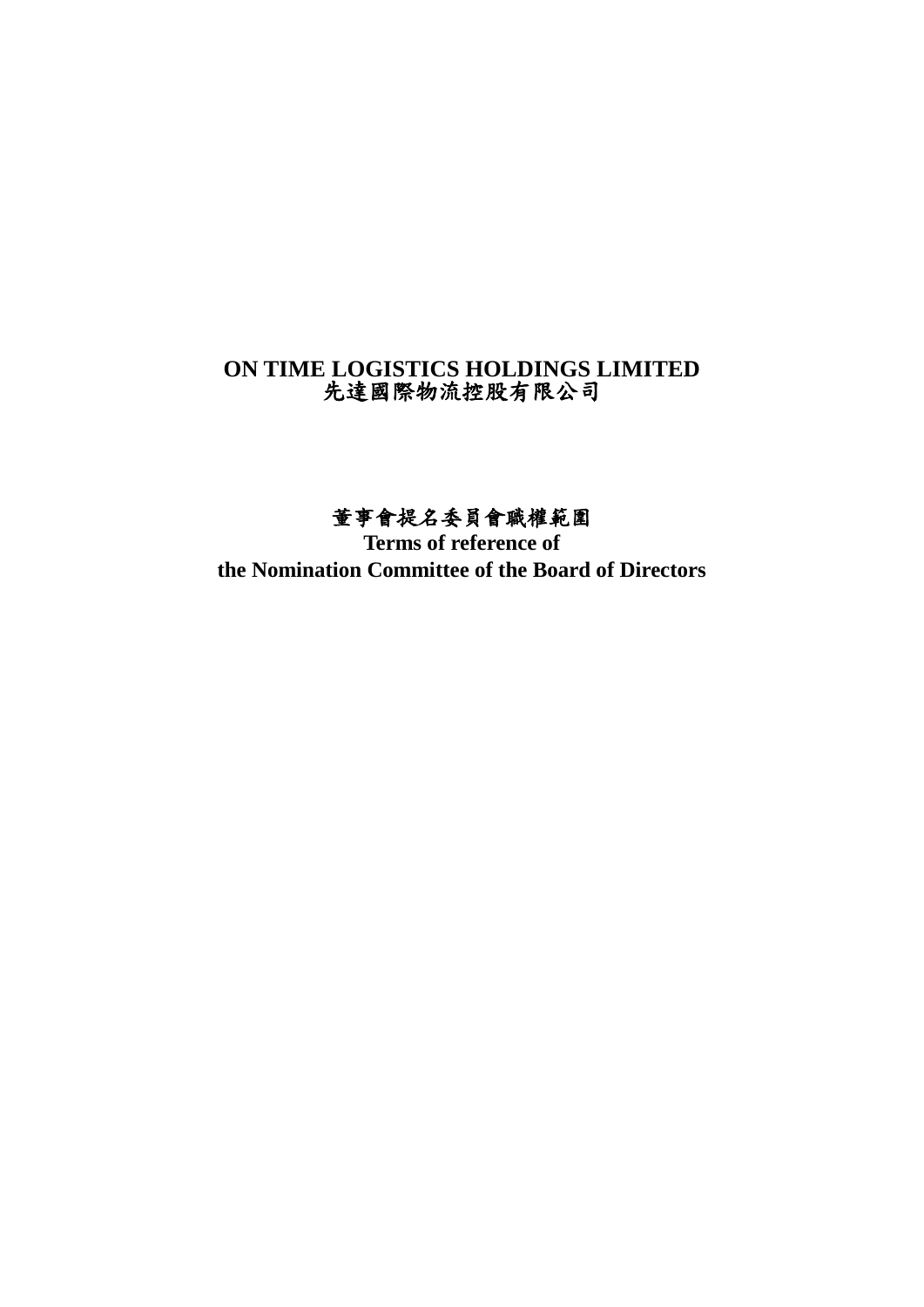### **ON TIME LOGISTICS HOLDINGS LIMITED**

先達國際物流控股有限公司

**(the "Company" and "**本公司**")**

**\_\_\_\_\_\_\_\_\_\_\_\_\_\_\_\_\_\_\_\_\_\_\_\_\_\_\_\_\_\_\_\_\_\_\_\_\_\_\_\_\_\_\_\_\_\_\_\_\_\_\_\_\_\_\_\_\_\_\_\_\_\_\_\_\_\_\_\_\_\_\_\_\_**

**Terms of reference of the Nomination Committee (the "Committee") of the Board (the "Board") of Directors (the "Directors") of the Company** 董事("董事")會("董事會") 提名委員會("委員會") 權責範圍及程序 **\_\_\_\_\_\_\_\_\_\_\_\_\_\_\_\_\_\_\_\_\_\_\_\_\_\_\_\_\_\_\_\_\_\_\_\_\_\_\_\_\_\_\_\_\_\_\_\_\_\_\_\_\_\_\_\_\_\_\_\_\_\_\_\_\_\_\_\_\_\_\_**

### 1. Constitution and all the set of the set of the set of the set of the set of the set of the set of the set of the set of the set of the set of the set of the set of the set of the set of the set of the set of the set of

1.1 The Committee is established pursuant to a resolution passed by the Board at its meeting held on 21 June 2014.

### **2. Membership** 成員

- 2.1 Members of the Committee shall be appointed by the Board from amongst the Directors of the Company and shall consist of not less than three members and a majority of whom shall be independent non-executive Directors.
- 2.2 The Chairman of the Committee shall be appointed by the Board which shall be the chairman of the Board or an independent non-executive Director.
- 2.3 The company secretary of the Company shall be the secretary of the Committee. In the absence of the secretary of the Committee, Committee members present at the meeting may elect among themselves or appoint another person as the secretary for that meeting.
- 2.4 The appointment of the members of the Committee may be revoked, or additional members may be appointed to the Committee by separate resolutions passed by the Board and by the Committee. An appointment of Committee member shall be automatically revoked if such member ceases to be a member of the Board.

### (中文本爲翻譯稿,僅供參考用)

本委員會是按本公司董事會於 2014 年 6 月 21 日會議通過成立的。

委員會成員由董事會從董事中挑 選,委員會人數最少三名,而大部份 之成員須爲本公司的獨立非執行董 事。

委員會主席由董事會委任,並由董事 會主席或獨立非執行董事擔任主席。

本公司的公司秘書爲委員會的秘 書。當委員會秘書缺席的時候,出席 委員會會議的成員,可互選或委任另 一人作爲該次會議的秘書。

經董事會及委員會分別通過决議,方 可委任額外或罷免委員會成員。如該 委員會成員不再是董事會的成員,該 委員會成員的任命將自動撤銷。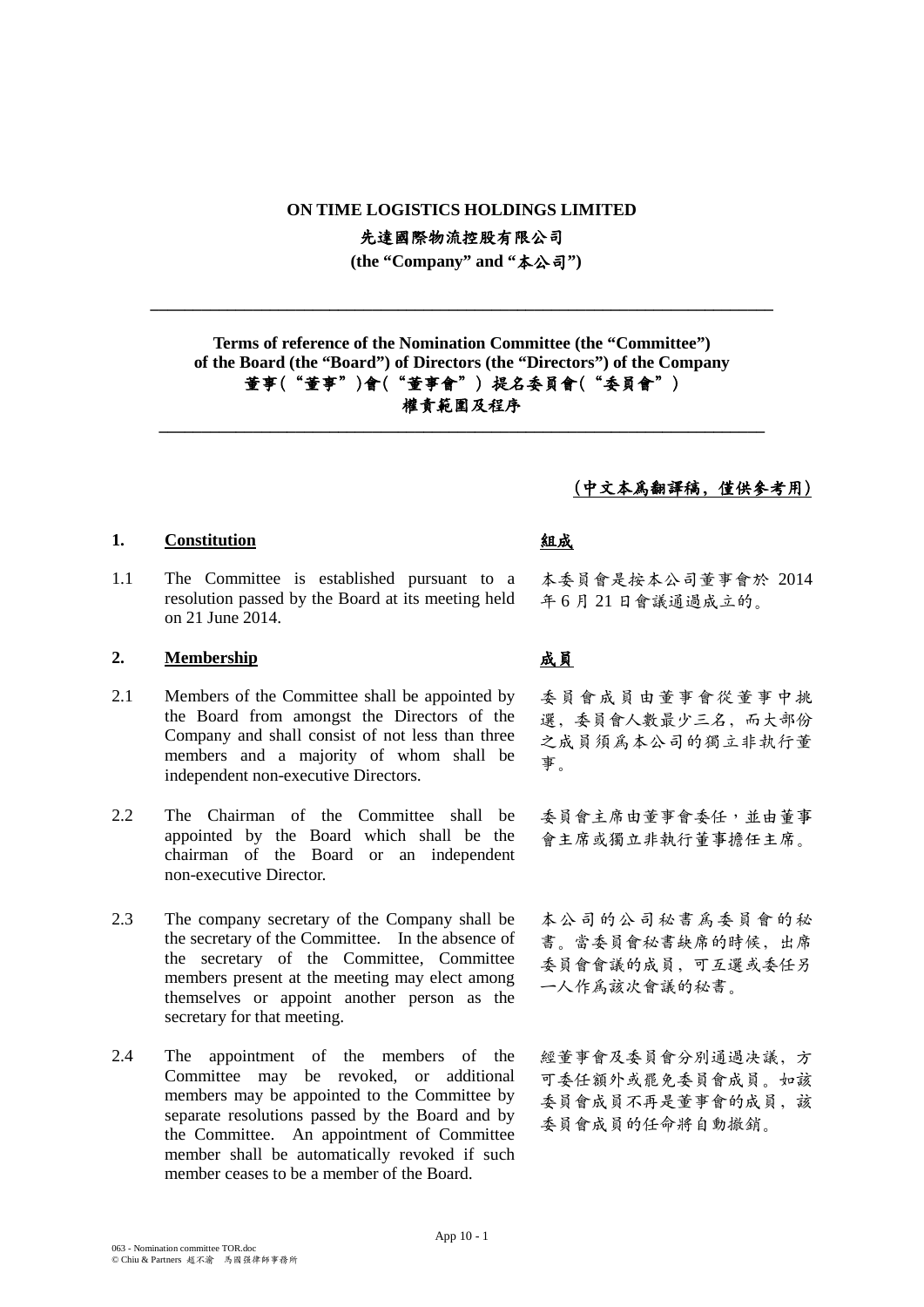### **3. Proceedings of the Committee** 會議程序

### 3.1 *Notice:* 會議通知:

(a) Unless otherwise agreed by all the Committee members, a meeting shall be called by at least seven days' notice. Such notice shall be sent to each member of the Committee, and to any other person invited to attend. Irrespective of the length of notice being given, attendance of a Committee member at a meeting constitutes a waiver of such notice unless the Committee member attending the meeting attends for the express purpose of objecting, at the beginning of the meeting, to the transaction of any business on the grounds that the meeting has not been properly convened.

> *(Note: Regular board meetings should be called by at least 14 days' notice. For all other board meetings, reasonable notice shall be given: cf: paragraphs A.1.3 of Appendix 14 to the Rules (the "Listing Rules") Governing the Listing of Securities on The Stock Exchange of Hong Kong Limited (the "Stock Exchange"))*

- (b) A Committee member may and, on the request of a Committee member, the secretary to the Committee shall, at any time summon a Committee meeting. Notice shall be given to each Committee member in person orally or in writing or by telephone or by email or by facsimile transmission at the telephone or facsimile or address or email address from time to time notified to the secretary by such Committee member or in such other manner as the Committee members may from time to time determine.
- (c) Any notice given orally shall be confirmed in writing as soon as practicable and before the meeting.

(a) 除非委員會全體成員同意,召 開委員會的會議通知期,不應 少於七天。該通知應發給所有 委員會會員及其他獲邀出席的 人士。不論通知期長短,委員 會成員出席會議將被視爲其放 弃收到足期通知的權利,除非 出席該會議的委員會成員的目 的爲在會議開始之時,以會議 沒有正確地召開爲理由,反對 會議處理任何事項。

> (注:根據香港聯合交易所有限 公司("聯交所")證券上巿規 則("上市規則")附錄十四第 A.1.3 段的規定,召開董事會定 期會議應發出至少 14 天通知。 至於召開其他所有董事會會 議,應發出合理通知)

- (b) 任何委員會成員或委員會秘書 (應任何委員會成員的請求 時)可於任何時候召集委員會 會議。召開會議通告必須親身 以口頭或以書面形式、或以電 話、電子郵件、傳真或其他委 員會成員不時議定的方式發出 予各委員會成員(以該成員最 後通知秘書的電話號碼、傳真 號碼、地址或電子郵箱地址爲 准)。
- (c) 口頭方式作出的會議通知,應 儘快(及在會議召開前)以書面 方式確實。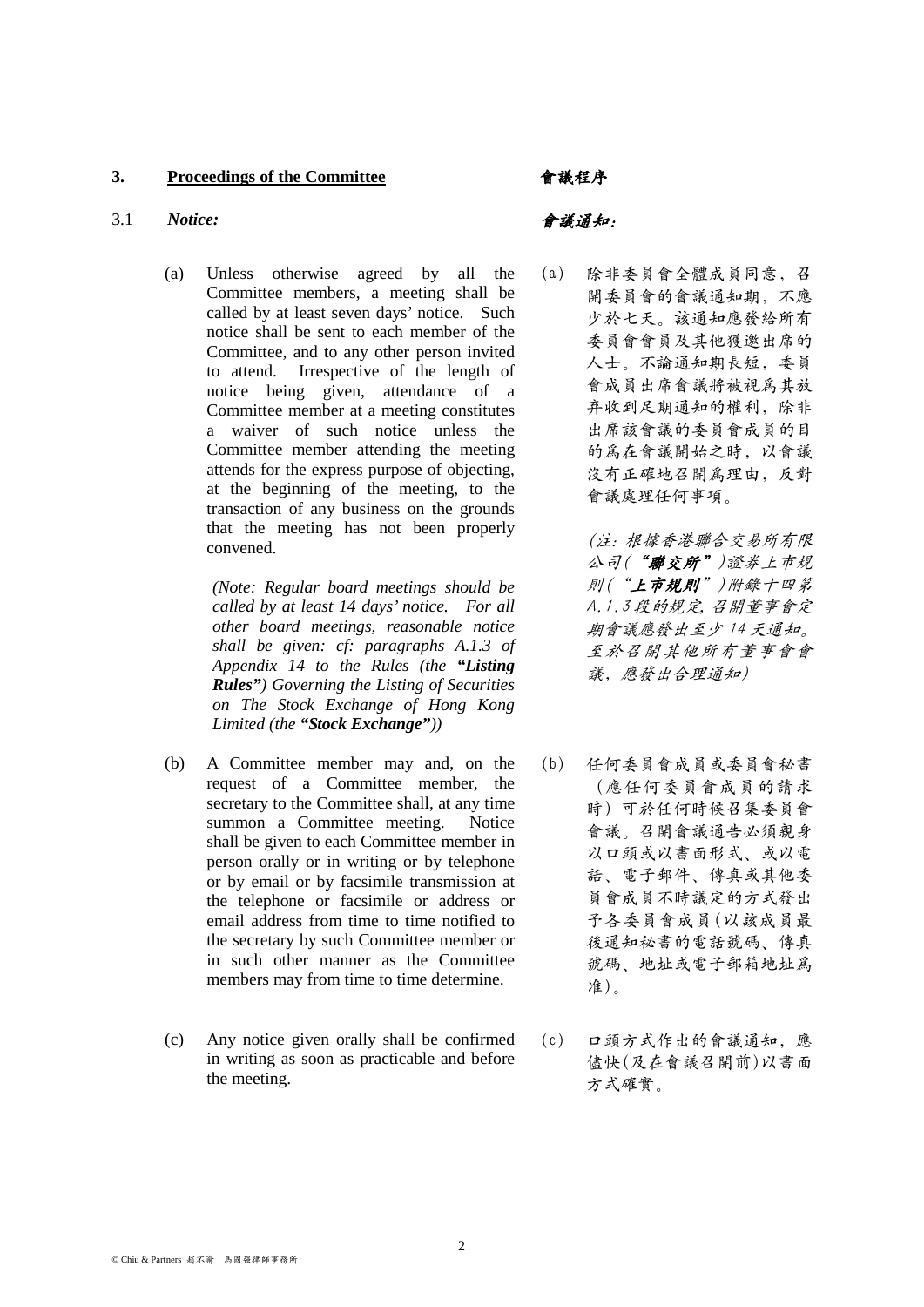non-executive Directors. 3.3 *Frequency:* Meetings shall be held at least once a year to review, formulate and consider the nomination procedures as regards the appointment, reappointment and removal of Directors, their implementation during the year, to make recommendations to the Board on candidates for

members may agree).

3.2 *Quorum:* The quorum of the Committee meeting

shall be two members of the Committee and a majority of which shall be the independent

on Board diversity and any measurable objectives for implementing such policy from time to time adopted by the Board, and progress on achieving these objectives.

appointment as Directors, and to review the policy

(d) Notice of meeting shall state the purpose, time and place of the meeting. An agenda together with other documents which may be required to be considered by the members of the Committee for the purposes of the meeting should generally be delivered to all Committee members seven days (and in any event not less than three days) before the intended date of the Committee meeting (or such other period as all the Committee

3.4 Meetings may be held in person, or by means of such telephone, electronic or other communication facilities as permit all persons participating in the meeting to communicate with each other simultaneously and instantaneously, and participation in such a meeting shall constitute presence in person at such meeting.

# **4. Written resolutions** 書面决議

4.1 A resolution in writing signed by all the Committee members shall be as valid and effectual as if it had been passed at a meeting of the Committee and may consist of several documents in like form each signed by one or more of the Committee members.

# **5. Alternate Committee members** 委任代表

- 5.1 A Committee member may not appoint any alternate.
- **6. Authority of the Committee** 委員會的權力

(d) 會議通告必須說明開會目的、 開會時間和地點。議程及隨附 有關文件一般在預期召開委員 會會議前 7 天(無論如何不少 於 3 天)(或經所有委員同意 的其他時段)送達各成員參閱。

法定人數: 會議法定人數爲兩位成 員,而大部份出席的成員須爲獨立非 執行董事。

開會次數: 每年最少開會一次,以 厘定、檢討及考慮本公司就委任、重 新委任及罷免董事的提名程序, 前述 事項在有關年度的實施及向董事會 提呈出任董事候選人的建議,檢討董 事會不時所采納的董事會成員多元 化的政策及爲執行該政策而制定的 任何可計量目標,以及該目標的達標 進度。

會議可由委員會成員親身出席,或以 電話、電子、或其他可讓出席會議的 人員同時及即時與對方溝通的方式 進行,而以上述方式出席會議等同於 親身出席有關會議。

經由委員會全體成員簽署通過的書 面决議案與經由委員會會議通過的 决議案具有同等效力,而有關書面决 議案可由一名或以上委員會成員簽 署格式類似的多份文件組成。

委員會成員不能委任代表。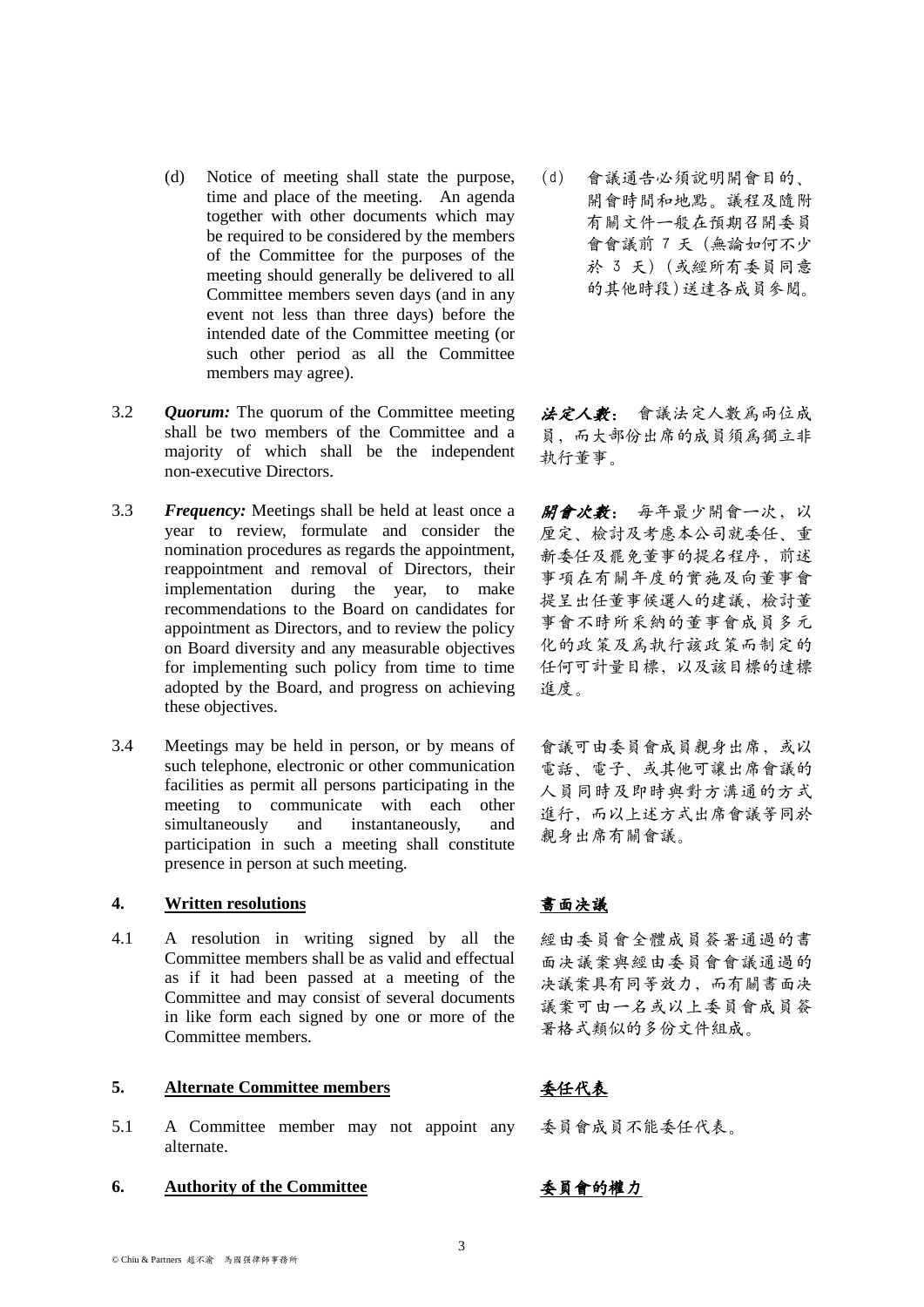© Chiu & Partners 趙不渝 馬國强律師事務所

- 6.1 The Committee may exercise the following powers:
	- (a) to seek any information it requires from any employee of the Company and its subsidiaries (together, the "**Group**") and any professional advisers in order to perform its duties, to require any of them to prepare and submit reports and to attend Committee meetings and to supply information and address the questions raised by the Committee;
	- (b) to review the performance of the Directors and the independence of independent non-executive Directors in relation to their appointment or reappointment as Directors;
	- (c) to obtain, at the Company's expenses, outside legal or other independent professional advice on or assistance to any matters within these terms of reference, including the advice of independent human resource consultancy firm or other independent professionals, and to secure the attendance of outsiders with relevant experience and expertise at its meetings if it considers this necessary. The Committee shall have full authority to commission any search (including without limitation litigation, bankruptcy and credit searches), report, survey or open recruitment which it deems necessary to help it fulfill its duties and should be provided with sufficient resources to discharge its duties;
	- (d) to review annually these terms of reference and their effectiveness in the discharge of its duties and to make recommendation to the Board any changes it considers necessary; and
	- (e) to exercise such powers as the Committee may consider necessary and expedient so that their duties under section 7 below can be properly discharged.
- 6.2 The Company should provide the Committee sufficient resources to perform its duties. Where necessary, the Committee should seek independent professional advice, at the Company's expense, to perform its responsibilities.

委員會可以行使以下權力:

- (a) 要求本公司及其任何附屬公司 (合稱"本集團")的任何雇員 及專業顧問,提供委員會爲執行 其職責而需要的任何資料,并要 求他們準備及提交報告、出席委 員會會議及提供所需資料及解 答委員會提出之問題;
- (b) 就董事的委任或重新委任,評審 有關董事的表現及有關獨立非 執行董事的獨立性;
- (c) 按照本職權範圍就相關事項向 外界尋求法律或其他獨立專業 意見(包括獨立的人力資源顧問 公司或其他獨立專業人士)。如 委員會認爲有需要,可邀請具備 相關經驗及專業才能的外界人 士出席委員會會議。委員會有權 進行其認爲適當的調查(包括但 不限於訴訟、破産及信譽查 册)、報告或公開徵募及取得充 足資源以履行其職責。前述費用 均由本公司承擔;
- (d) 對本職權範圍及履行其職權的 有效性作每年一次的檢討幷向 董事會提出其認爲須要的修訂 建議;及
- (e) 爲使委員會能合理地執行本職 權範圍第七章所列的職責,行使 其認爲有需要及有益的權力。

本公司應提供充足資源予委員會以 履行其職責。委員會履行職責時如有 需要,應尋求獨立專業意見,費用由 本公司支付。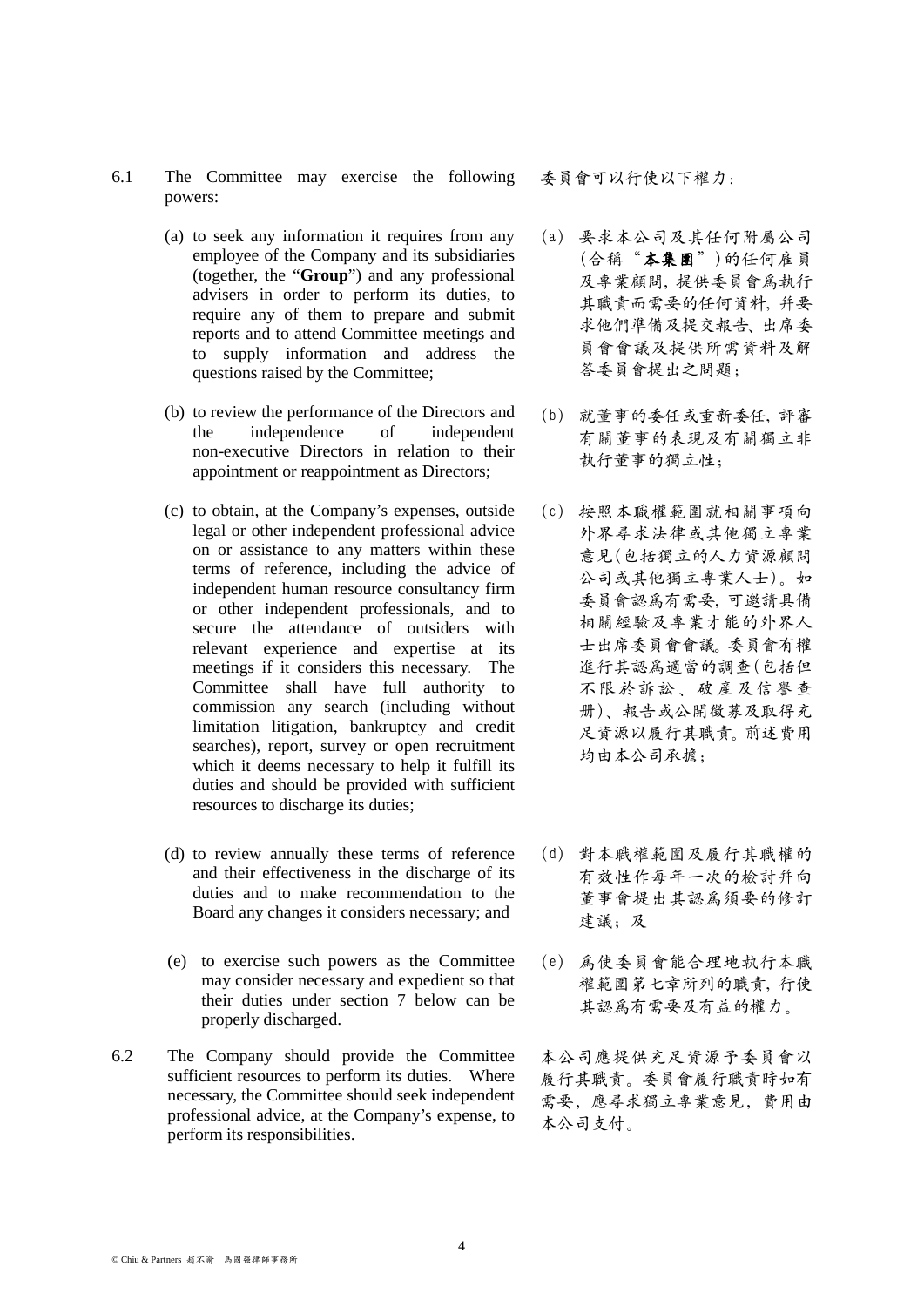### **7. Duties** 委員會的職責

- 7.1 The duties of the Committee shall be: 委員會負責履行以下職責:
	- (a) to review the structure, size and composition (including the skills, knowledge, experience and diversity of perspectives) of the Board at least annually and make recommendations on any proposed changes to the board to complement the Company's corporate strategy;
	- (b) to identify individuals suitably qualified to become members of the Board and select or make recommendations to the Board on the selection of individuals nominated for directorships;
	- (c) to assess the independence of the independent non-executive Directors;
	- (d) to make recommendations to the Board on: (d) 向董事會提呈下列事項的建議:
		- (i) the role, responsibilities, capabilities, skills, knowledge, experience and diversity of perspectives required from members of the Board:
		- (ii) the policy on the terms of employment of non-executive Directors;
		- (iii) the composition of the audit committee, remuneration committee, corporate governance committee and other board committees of the Company;
		- (iv) proposed changes to the structure, size and composition of the Board;
		- (v) candidates suitably qualified to become members of the Board;
		- (vi) the selection of individuals nominated for directorship;

- (a) 至少每年檢討董事會的架構、人 數及組成(包括董事會成員的技 能、知識、經驗及多樣的觀點與 角度), 并就任何爲配合本公司 策略而擬對董事會作出的變動 提出建議;
- (b) 物色具備合適資格可擔任董事 的人士,并挑選提名有關人士出 任董事或就此向董事會提供意 見;
- (c) 評核獨立非執行董事的獨立性;
- - (i) 作爲董事會成員所應有的 角色、責任、能力、技術、 知識、經驗及多樣的觀點與 角度;
	- (ii) 委聘非執行董事的政策;
	- (iii) 審核委員會、薪酬委員 會、企業管治委員會及其他 董事會委員會的組成;
	- (iv) 董事會的架構、人數及組成 擬作出的變動;
	- (v) 具備合適資格擔任董事的 人士;
	- (vi) 挑選被提名人士出任董事;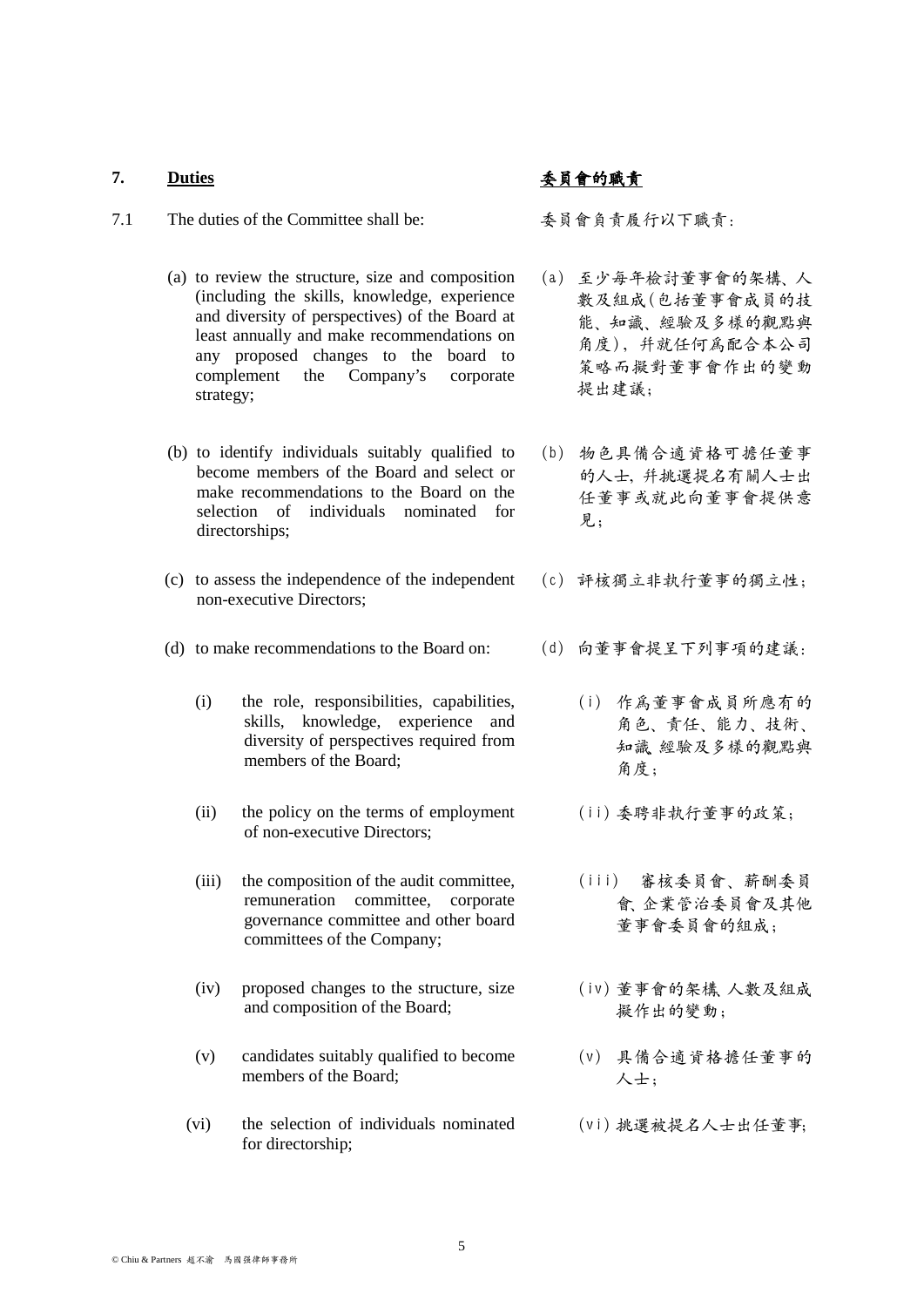- (vii) the re-election by shareholders of the Company of any Directors who are to retire by rotation having regard to their performance and ability to continue to contribute to the Board;
- (viii) the continuation (or not) in service of any independent non-executive Director serving more than nine years and to provide recommendation to the shareholders of the Company as to how to vote in the resolution approving the re-election of such independent non-executive Director;
- (ix) the appointment or re-appointment of Directors;
- (x) succession planning for Directors in particular the chairman and the chief executive ; and
- (xi) the policy concerning the diversity of Board members, and the measurable objectives for implementing such policy;
- (e) to give full consideration to the following in the discharge of its duties as mentioned above or elsewhere in these terms of reference:
	- (i) succession planning of Directors; (i) 董事接替計劃;
	- (ii) leadership needs of the Group with a view of maintaining or fostering the competitive edge of the Group over others;
	- (iii) changes in market environment and commercial needs of the market in which the Group operates;
	- (iv) the skills and expertise required from members of the Board;
	- (v) the Board's policy concerning diversity of Board members adopted from time to time; and
- (vii) 輪流退任董事的重新委 任,於此,須考慮其等的工 作表現及對董事會繼續作 出貢獻的能力;
- (viii) 在任多於九年的獨立非 執行董事的去留問題,幷就 該等獨立非執行董事的繼 續委任與否向本公司股東 就審議有關决議案贊成與 否提供建議;
- (ix) 董事委任或重新委任董事;
- (x) 董事繼任計劃(尤其是主席 及行政總裁);及
- (xi) 董事會成多元化政策及爲 執行該政策而制定的任何 可計量目標;
- (e) 在履行上述責任或本職權範圍 項下的其他責任,對下列各項給 予充份考慮:
	-
	- (ii) 本集團爲保持或加强本集 團的競爭優勢所需要的領 導才能;
	- (iii) 市場環境的轉變及本集 團營運市場的商業需要;
	- (iv) 董事會成員所須具備的技 能及專才;
	- (v) 董事會不時采納的董事會 成員多元化政策;及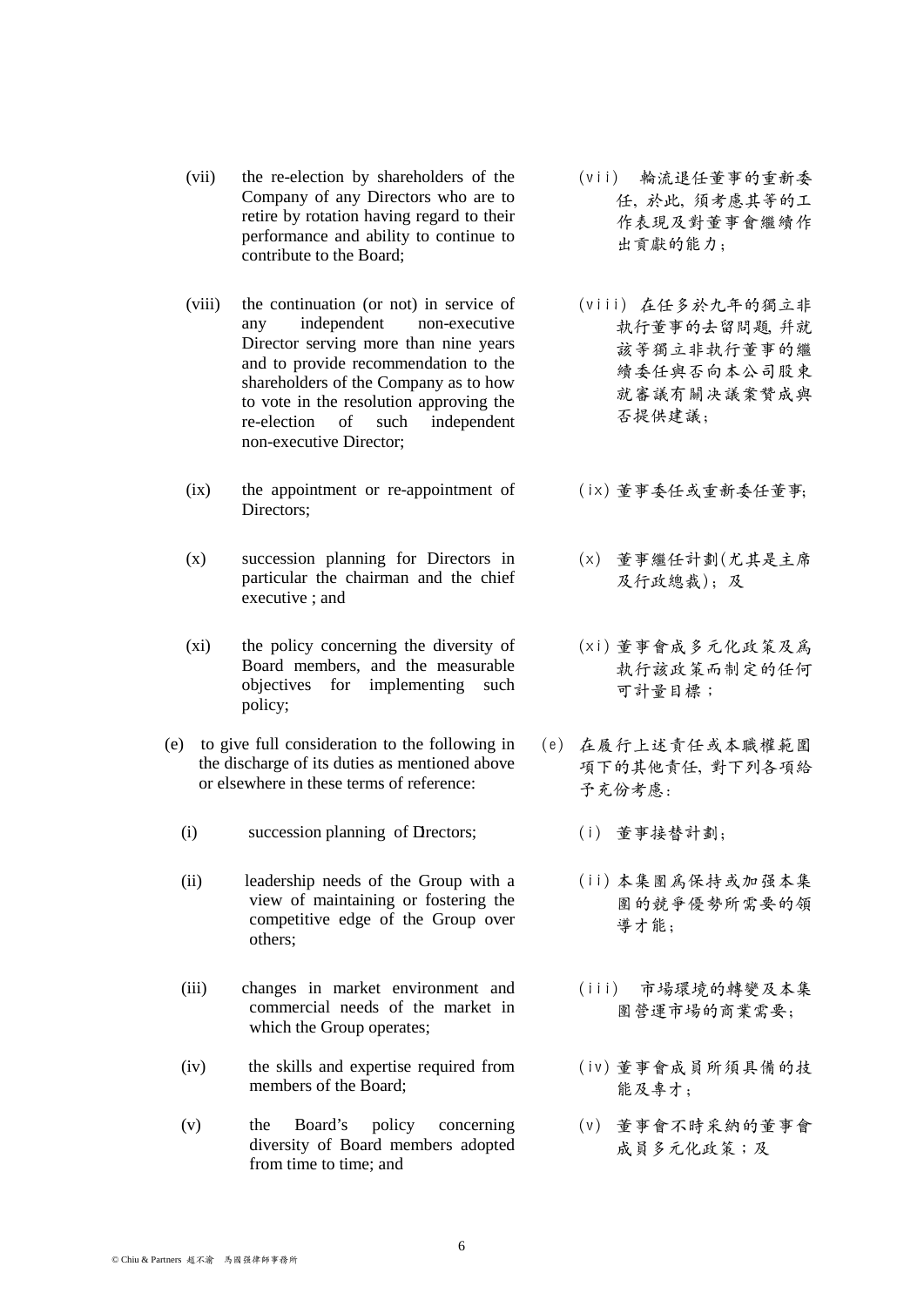- (f) in respect of any proposed service contracts to be entered into by any members of the Group with its director or proposed director, which require the prior approval of the shareholders of the Company at general meeting under rule 13.68 of the Listing Rules, to review and provide recommendations to the shareholders of the Company (other than shareholders who are directors with a material interest in the relevant service contracts and their respective associates) as to whether the terms of the service contracts are fair and reasonable and whether such service contracts are in the interests of the Company and the shareholders as a whole, and to advise shareholders on how to vote;
- (g) to ensure that on appointment to the Board, non-executive Directors receive a formal letter of appointment setting out what is expected of them in terms of time commitment, committee service and involvement outside meetings of the Board;
- (h) to conduct exit interviews with any Director upon their resignation in order to ascertain the reasons for his departure; and
- (i) to review the policy on Board diversity, and the measurable objectives for implementing such policy from time to time adopted by the Board, and to review the progress on achieving these objectives;
- (j) to consider other matters, as defined or assigned by the Board from time to time.

# **8. Minutes and records** 會議紀錄

- (vi) 上市規則對上市發行人的 董事的相關要求;
- (f) 檢討及就任何按上市規則第 13.68 條須事先取得本公司股東 批准的現董事或建議委任董事 與集團成員的擬定服務合同,向 本公司股東(就有關服務合同有 重大利益的董事股東及其連絡 人除外)就該議定服務合同條款 的公平及合理性、服務合同對本 公司及整體股東而言是否有利 及本公司股東應怎樣作表决,向 本公司股東提呈建議;
- (g) 確保每位被委任的非執行董事 於被委任時均取得正式委任函 件,當中須訂明對其等之要求, 包括工作時間、董事會委員會服 務要求及參與董事會會議以外 的工作;
- (h) 會見辭去本公司董事職責的董 事幷瞭解其離職原因;
- (i) 檢討董事會不時采納的多元化 政策及爲執行政策而定的任何 可計量目標,以及檢討該目標的 達標進度;
- (j) 考慮及執行董事會不時委派的 其他事項。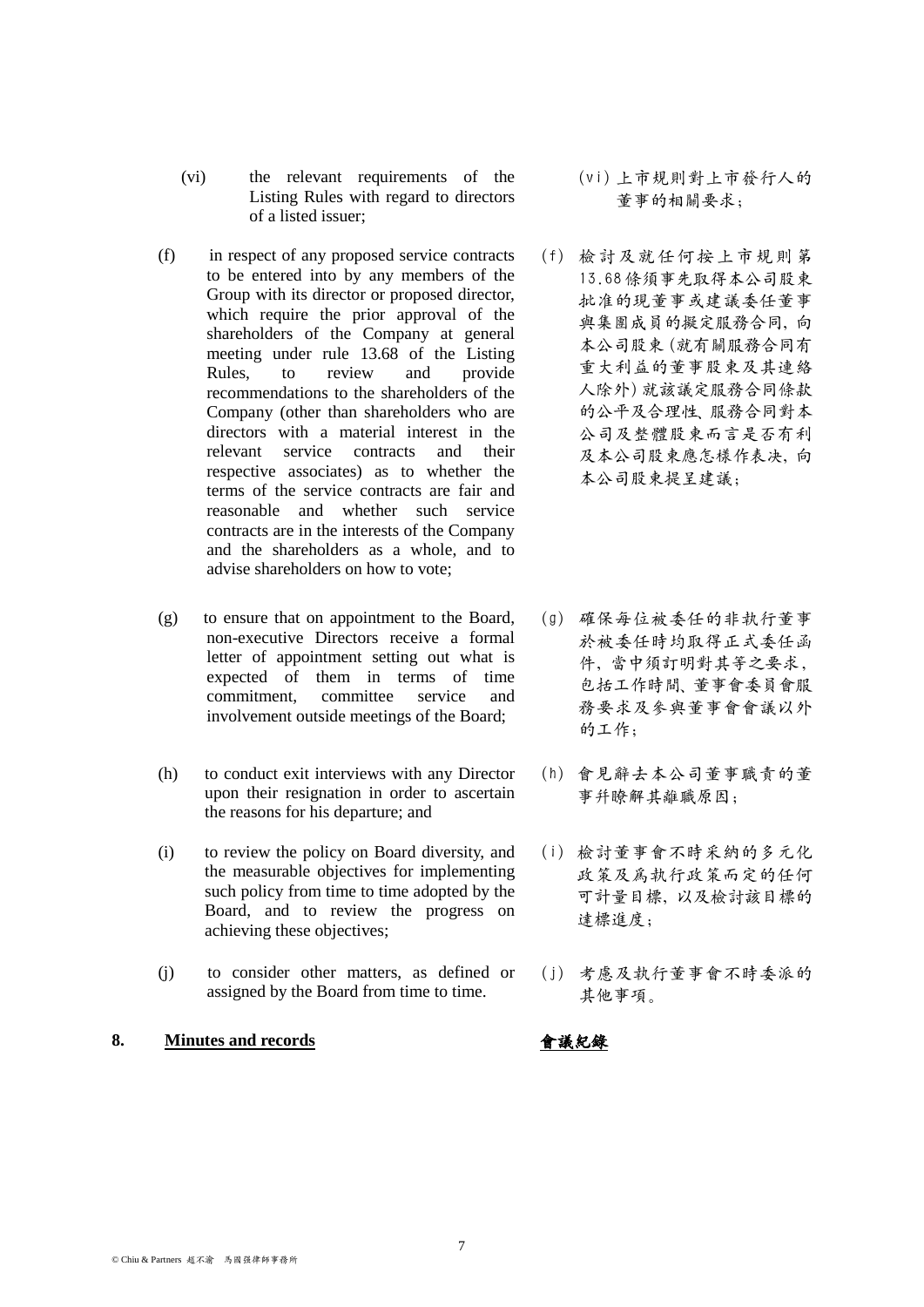- 8.1 The secretary of the Committee shall, at the beginning of each meeting, ascertain and record the existence of any conflicts of interest and minute them accordingly. The relevant member of the Committee shall not be counted towards the quorum and he must abstain from voting on any resolution of the Committee in which he or any of his associates has a material interest, unless the exceptions set out in note 1 to Appendix 3 to the Listing Rules apply.
- 8.2 Full minutes of Committee meetings shall be kept by a duly appointed secretary of the meeting (who should normally be the company secretary). Draft and final versions of minutes of the Committee meetings should be sent to all Committee members for their comment and records within a reasonable time after the meeting (generally, meaning within 14 days after the meeting). Once the minutes are signed, the secretary shall circulate the minutes and reports of the Committee to all members of the Board.
- 8.3 The secretary of the Committee shall keep record of all meetings of the Committee held during each financial year of the Company and records of individual attendance of members of the Committee, on a named basis, at meetings held during that financial year.

### **9. Reporting responsibilities** 彙報責任

9.1 The Committee shall report to the Board after each meeting.

### **10. Annual general meeting** 股東周年大會

10.1 The chairman of the Committee or in his absence, another member of the Committee or failing this, his duly appointed delegate, shall attend the annual general meeting of the Company and be prepared to answer questions at the annual general meeting on the Committee's activities and their responsibilities.

### **11. Continuing application of the articles of association of the Company**

委員會的秘書應在每次會議開始時 查問是否有任何利益衝突幷記錄在 會議紀錄中。有關的委員會成員將不 計入法定人數內,而除非上市規則附 錄三附注一適用,相關委員就他或其 任何連絡人有重大利益的委員會决 議必需放弃投票。

委員會的完整會議紀錄應由正式委 任的會議秘書(通常爲公司秘書)保 存。會議紀錄的初稿及最後定稿應在 會議後一段合理時間(一般指委員會 會議結束後的 14 天內)內先後發送委 員會全體成員,初稿供成員表達意 見,最後定稿作其紀錄之用。會議紀 錄獲簽署後,秘書應將委員會的會議 紀錄和報告傳閱予董事會所有成員。

委員會秘書應就本公司各財政年度 內委員會所有會議紀錄存檔,以及具 名紀錄每名成員於委員會會議的出 席率。

委員會應於每次委員會會議後向董 事會作出彙報。

委員會的主席,或在委員會主席缺席 時由另一名委員(或如該名委員未能 出席,則其適當委任的代表)應出席 股東周年大會上,并在股東周年大會上 回應有關委員會的活動及其職責的 問題。

# 本公司組織章程的持續適用